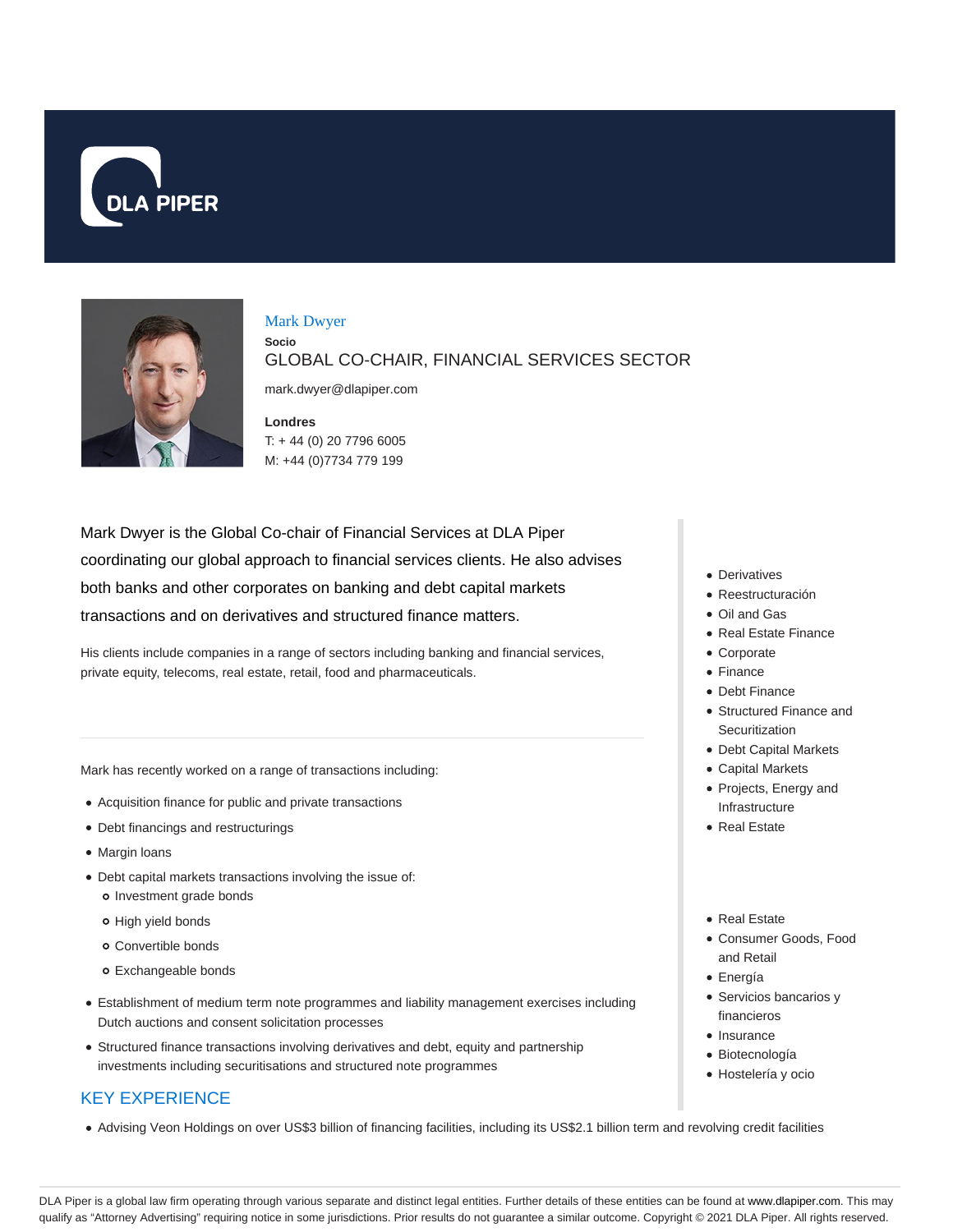agreement

- Advising First Rand Limited on the financing aspects of its £1.1 billion takeover of Aldermore Group plc
- Advising Heineken UK Limited on the financing aspects of its £340 million takeover of Punch Taverns plc
- Advising a consortium jointly led by Metric Capital Partners, the European private capital group on a minority investment in Dream International B.V., a Dutch company operating in the global fine-dining restaurant market
- Advising Global Telecom Holding, an Egyptian listed company, on a US\$200 million bridge facility to finance a tender offer to buy back 10% of its share capital
- Advising Workspace Group plc on a new £100m revolving credit facility utilising its existing accordion option and a £50m bridge facility as a bridge to a new issue of private placement notes and on its subsequent £200m private placement comprised of £80m eight-year notes and £120m 10-year notes, placed with eight UK and US institutional investors
- Advising Merlin Entertainments plc on the refinancing of its bank facilities including an increased and extended £600 million revolving credit facility and the English law aspects of its issue of \$400,000,000 5.75% Senior Notes due 2026
- Advising Grupo Antolín-Irausa, S.A. on the English law aspects of the issue of its €250,000,000 3.375% Senior Secured Notes due 2026
- Advising Gestamp Automocion, S.A. on the English law aspects of the issue of its €400,000,000 3.25% Senior Secured Notes due 2026
- Advising LivaNova PLC on a \$170 million bridge facility with Bank of America Merrill Lynch International Limited to fund its acquisition of TandemLife

### CREDENCIALES

## Cualificaciones profesionales

Solicitor of the Senior Courts of England and Wales

## Experiencia previa

- 2005 2015, Partner, London based 'magic circle' law firm Head of Derivatives and Chair of Legal Opinions Committee
- 1995 2005, Trainee Solicitor and Associate, London based 'magic circle' law firm

### Reconocimientos

- Acknowledged as a leading finance lawyer by Legal 500 and is recommended by Legal 500, 2017 for each of: Securitisation, Derivatives and Structured Products, Acquisition Finance, Debt Capital Markets, Bank lending: investment grade debt and syndicated loans; and Infrastructure
- Recognised by Legal 500, 2015 as a leading individual for Derivatives and structured products where he is described as "extraordinarily versatile" and as "probably the most adept finance lawyer, very pragmatic and commercial"

### Formación

- University of Oxford, BCL, 1995
- University of Dublin, Trinity College, LL.B. (Hons), 1993

### Asociaciones profesionales

Law Society

### **NOVEDADES**

## Eventos

DLA Piper is a global law firm operating through various separate and distinct legal entities. Further details of these entities can be found at www.dlapiper.com. This may qualify as "Attorney Advertising" requiring notice in some jurisdictions. Prior results do not guarantee a similar outcome. Copyright © 2021 DLA Piper. All rights reserved.